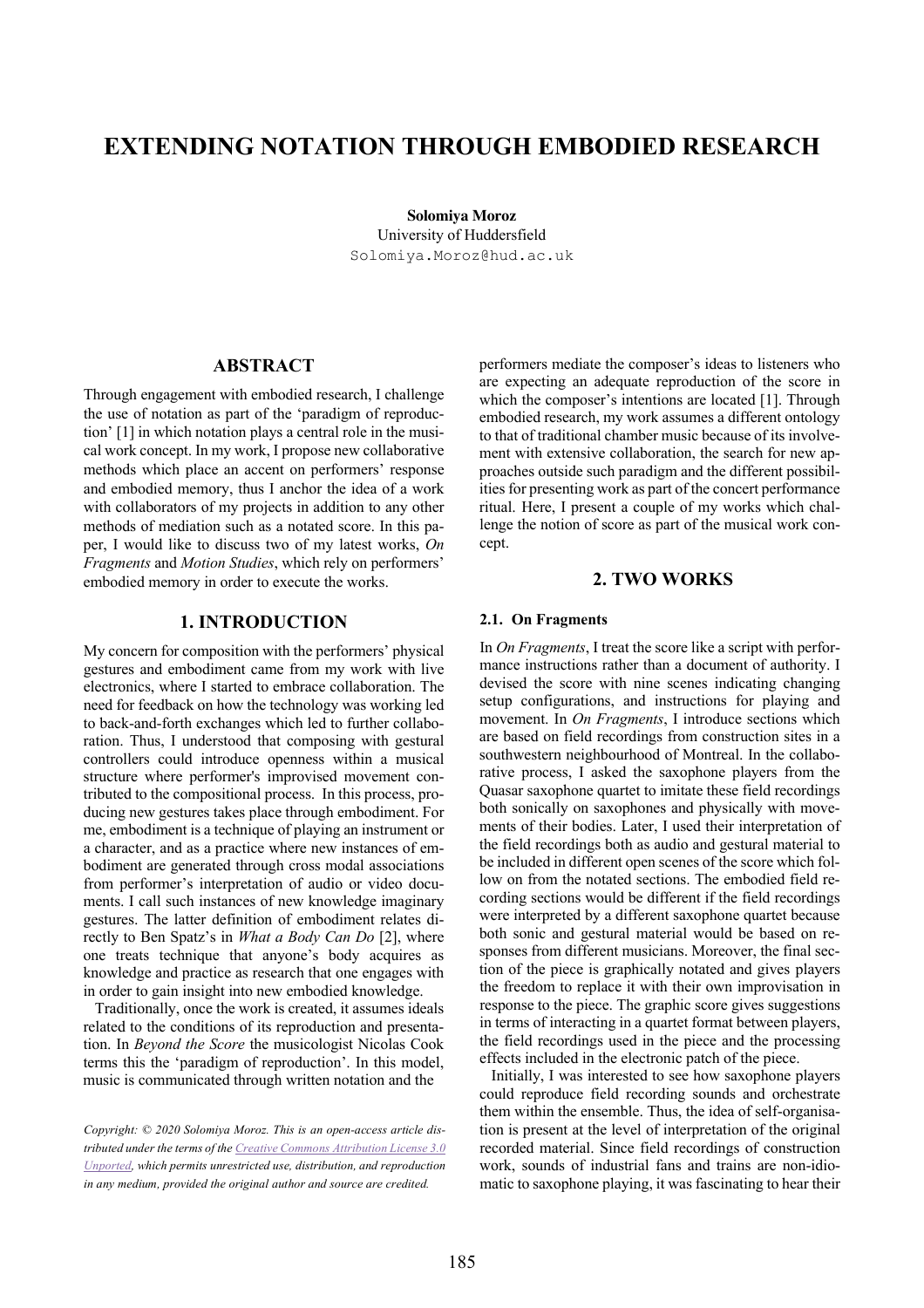reproduction on saxophones. After receiving the recordings, I decided at first to work with them as transcriptions. However, I later realised that essentially the players became embodied carriers of these sounds, thus, I could also compose directly by asking them to reproduce their interpretation of certain recordings in some places in the score.

 Altogether, I sent Quasar nine recordings from different locations in Griffintown. In my research into imaginary gestures and embodiment of sounds, I was interested in the poietic physical responses to abstract sounds for the varied visual possibilities of composing with them. Thus, it was important to present the players with both complex and simpler sounds which could be embodied. For this reason, two of the recordings were processed through a max patch with an FFT filter where the amplitudes of certain bands were exaggerated, so that regular fan sounds became hybrid sound versions of industrial turbines (video documentation 5:45–6:15 and 7:01–7:27) [4]. For tracks 1, 2, 4, 6, 7 and 8, I asked the players to react physically by embodying the kind of movements that they imagined were associated with different tracks without playing their saxophones. I also asked them not to imitate each other and to avoid similarity between themselves. For tracks 3, 5, 9, I asked them to choose one movement that they could all agree on to perform together. The aspect of self-organisation here also helped with the overall ethos of the piece where I was leading the performers to contribute to compositional process without me telling them exactly how to execute each step. As the piece was collaborated on over distance (myself in the UK and Quasar in Montreal), I wanted the gestural response to be as natural as possible for the players without my external involvement in rehearsals.

 The possibility for varied responses from different performers to sound samples of abstract or simple quality seemed an especially interesting way to generate varied responses as compositional material. Above all, the movements, however abstract or direct, added many different layers of interpretation to each recording. They became compositional material and part of the extra-musical content in the piece. I developed the piece by layering composed sections, original field recordings, their physical and sonic embodiment, and text about the state of labour economy from Paul Mason's Postcapitalism: A Guide to Our Future.

 As seen in *On Fragments,* most of my works are incomplete when delineated through the musical notation only because they are composed through collaboration with performers where embodied sound and movement is retained in the memory of the performers, and act as living scores [3]. In those cases where the score is to be performed by a different performer, there are also additional forms of mediation that will need to be carried out, such as a new performer creating their own responses to audio or video. In addition, I do not have a single ideal reproduction because some of my works are ephemeral, based on specific performers and situations.

#### **2.2. Motion Studies**

In my work, new instances of embodied response can be constantly generated in an open interdisciplinary collaboration. My previous research on imaginary gestures, in which embodied movement was derived from listening and reacting to different sound files with musicians of the Quasar Saxophone Quartet [4], served as an impetus for the new research in combination with theatre researchers for whom embodiment as theatrical practice comes from a post-Grotowski lineage of physical theatre.

 In the lab sessions, we were two musicians and two actors focusing on how practitioners from both disciplines respond, influence and react to each other's sound and movement in space. Throughout the lab sessions we looked at the possibility of recalling initially improvised movements and sounds in order to generate new instances of an open score work. Eventually, each participant's embodied knowledge in combination with embodied memory of the movements learned in the lab-sessions became the embodied score of *Motion Studies* [5].

 In *Motion Studies*, we chose the initial structure to be an open session, like in the post-Grotowski practice where the emphasis is on embodied research as part of a lab environment [6]. It is relevant to notice that the theatre researchers helped in the dislocation of discipline-specific boundaries, since their embodied movement techniques and practices were spilling into the workflow of the lab sessions and extending the boundaries of the open musical work. On the other hand, the musicians' instrumental improvisations were influencing theatre participants' vocal response because the melodic and textural materials of sound were becoming sonically embodied and were open to change during the performance. In addition, the musicians, Colin Frank and myself, were open to a lot of different types of improvisation because of our previous background in musical improvisation and in interdisciplinary collaborations: thus moving and improvising also with our bodies seemed natural and normal.

 The new instances of embodiment that we learned in the lab sessions were discovered through improvisation in pairs. This led to an easily repeatable technique where one member of the pair leads the other through sound (leading movement) or through movement (leading sound). Three main instances of repeatable movement and sound combinations emerged:

> • Linear movement: accompanied by percussive sounds with linear square-like movements in space where pairings of performers are initially observed (Excerpt 1)

• Stretched out vocal section with high leaps, accompanied by slow movement, and where cymbal is usually used somewhere in the performance space (Excerpt 2)

• Circular movements: which could be carried out in pairs in which members alternate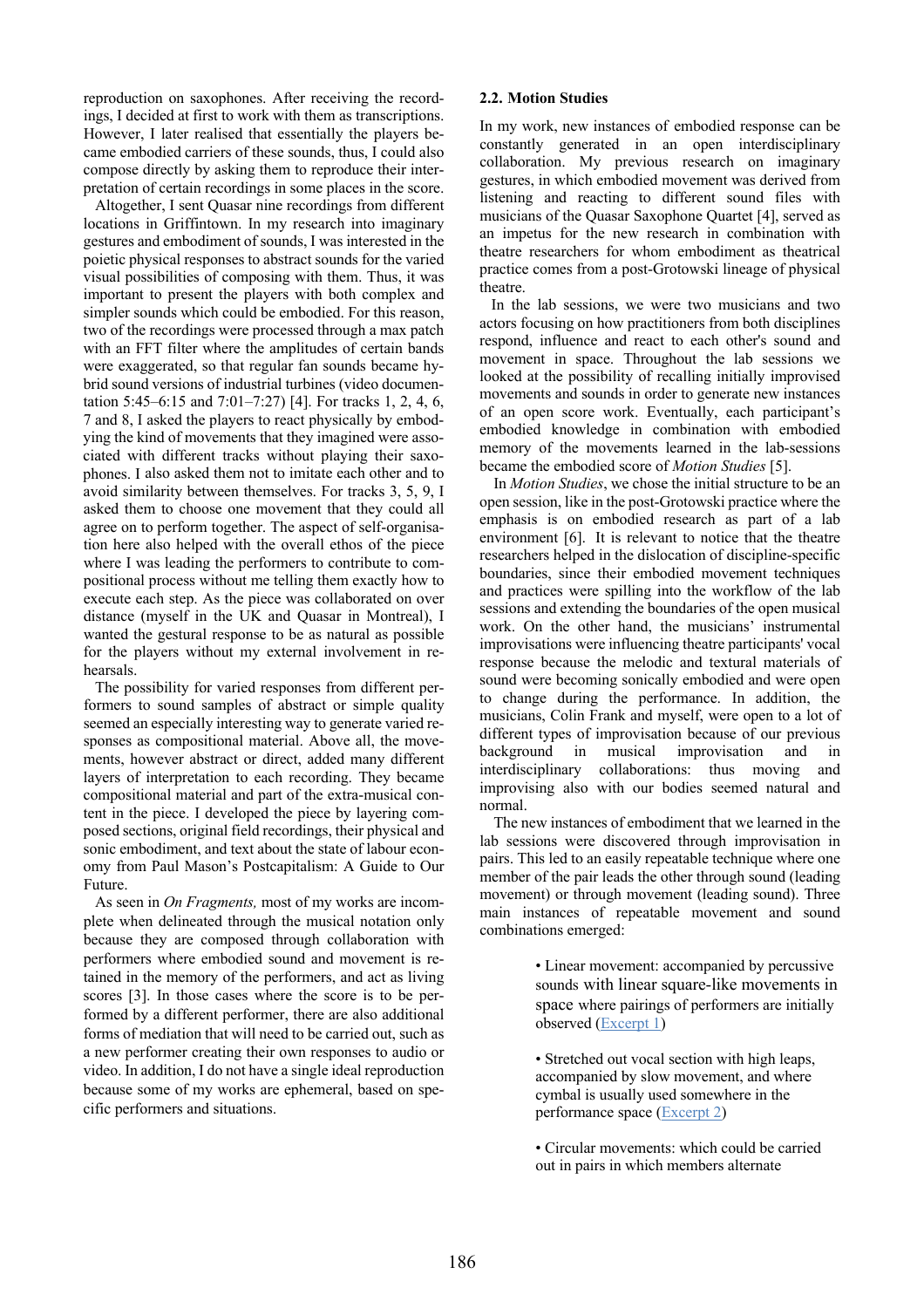leadership roles between pairs where sound leads movement and vice versa (Excerpt 3)

 A useful tool in our lab sessions became video documentation with a camera in a fixed position where it became a supplement for reflection and further composition. Another useful tool was reflection on the phenomenological presence of oneself during the improvisation in discussion with the other participants, during which we recorded our affects and feelings and analysed the relationships between each other during the improvisation to uncover which sensations and affects were important and interesting to explore further. Thus, we shared our reflections on each other's actions within the group and how we perceived they affected our sound and movement. The technical language in these exchanges became less important than the language concerning our personal multi-sensory experiences in relation to each other.

 Our interdisciplinary improvisation became a ground for knowledge exchange amongst the group to do with spatial awareness, movement and sound composition in real time. This knowledge started to spill from one discipline to another as our responses became quickly entangled. Thinking about the philosophical implications of our lab sessions helped to ground our embodied actions within a larger structure of aesthetic considerations to do with the performance aspect of the work. Conceptually, thinking in terms of Deleuze's 'packets of sensation' as a boundary object of the open score work helped:

> Percepts aren't perceptions. They're packets of sensations and relations that live independently of whoever experiences them. Affects aren't feelings, they are becomings that spill over beyond whoever lives through them (thereby becoming someone else) ... Affects, percepts, and concepts are three inseparable forces, running from art into philosophy and from philosophy into art. [7]

 Thus, 'packets of sensations' is what the repeatable embodied instances of sound and movement became in our collective work when they belonged to experimental instances of improvisation. These are not concrete knowledge but rather a phenomenological reflection for each participant on the physical and sonic actions in the moment of improvisation, what they are and what they could be in future reproductions.

 The working methods of our lab-sessions could be compared to that of devising theatre-dance companies whose works collectively reflect collaborative working methods. William Forsythe's Dance Company uses similar working methods where there is no dramaturg or a final dance score of the production. The dramaturgies of Forsythe's pieces are usually distributed among individual and shared dramaturgical practices across different spaces and times utilising boundary objects in place of a specific dance dramaturgy [8]. In *Distributed Dramaturgies: Navigating with Boundary Objects* on Forsythe's Dance Company's dramaturgical process*,* Vass-Rhee defines boundary objects as "objects or concepts, which, although jointly deployed by members of a community, are utilised

differently by different participants" [8]. The boundary objects in Vass-Rhee's view need to be flexible enough yet contain adequate detail to be recognised by multiple collaborators. In addition, Forsythe was known to practice dramaturgical silence in the devising process of the work. Thus, the boundary objects and his dramaturgical silence created radically open dramaturgy for both the participants and spectators where the boundary objects remained open to recognition and interpretation among different participants of the work. Similarly, "packets of sensation" which are individually experienced in different repeated embodied instances (Excerpts 1-3) of the embodied score of *Motion Studies* became our boundary objects. They contained enough variance in the interpretation by different members of the group, in addition to containing many details for their recognition between the participants.

 In our work, an open embodied score based on boundary objects of "packets of sensations" [7] came first followed by conceptual responses later. These responses encompassed conceptual thinking when it came to aesthetic decisions of how to present the work again. Here, I present the lighting considerations which are based on boundary objects of our repeatable movements as demonstrated in this diagram for a performance at the REVERB series in Ormskirk. However, our conceptual aesthetic considerations could be made in reference to other features of a new performance space and not only for the lights.

 Please note, the following are not parts of a musical or dramaturgical score but rather examples of spatial and lighting considerations that could be employed in preparation for a performance.

 Figure 1 shows lighting considerations for the first scene where linear movements informed a lighting scene composed of spotlights on stands projected in three straight lines from sides of the stage.



**Figure 1**. Scene I, linear movements (I. Krawczyk).

 Figure 2 shows Scene II, where circular movements grow with more encounters between the pairs and slower interaction that could happen at the centre of the stage. These movements suggested spot lighting from above forming a larger circle.